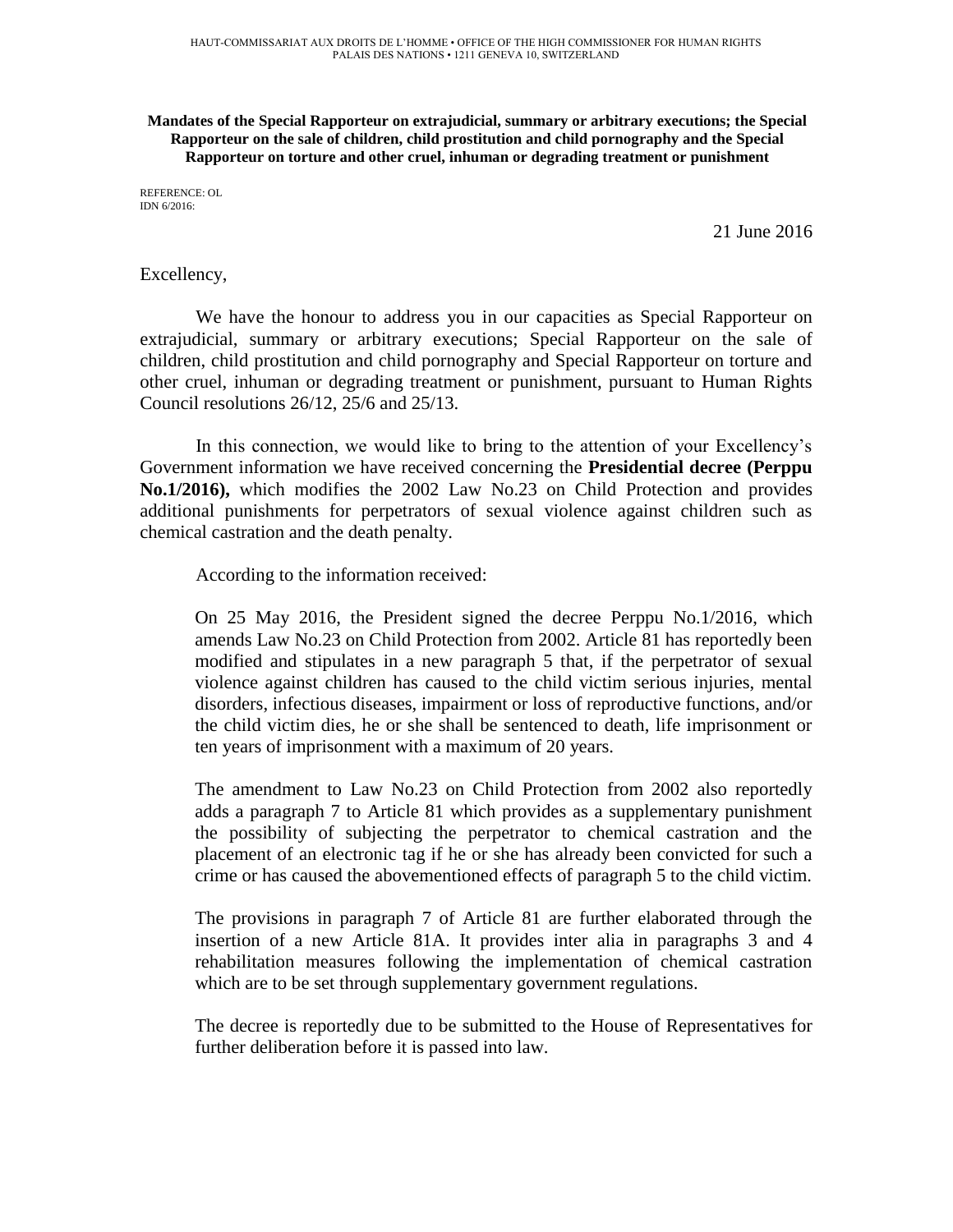We would like to take this opportunity to express our concern to your Excellency's Government regarding the aforementioned new provisions of Law No.23 on Child Protection from 2002. The extension of the use of the death penalty in Indonesia would be contrary to calls on States to progressively restrict the use of the death penalty and to reduce the number of offences for which it may be imposed. Furthermore, the imposition of the death penalty for crimes other than intentional killing is incompatible with article 6(2) of the International Covenant of Civil and Political Rights, acceded to by Indonesia on 23 February 2006, which states that death may be imposed only for the most serious crimes.

Moreover, we are concerned by the possibility of subjecting perpetrators to chemical castration without their consent. Chemical castration is an extreme penalty and constitutes cruel, inhumane and degrading punishment. Sexual offender treatment should be based on consent in order to bring it in line with international norms such as the "Standards of Care for the Treatment of Adult Sex Offenders".

We have additional concerns with the solely repressive response adopted by your Excellency's Government to the reported increase in child sexual abuse and exploitation. Indeed, in order to effectively put an end to the demand for the sexual abuse and exploitation of children it is essential to place emphasis on prevention strategies, with sanctions only constituting a part of such a response.

Moreover, as is indicated in Principle 8 of the "Standards of Care for the Treatment of Adult Sex Offenders", pharmacotherapy may be part of the sexual offender treatment. It should thus not be provided separately from rehabilitation measures as is indicated through the additional Article 81A. What is more, studies on the effectiveness of the different rehabilitation treatment programmes in reducing recidivism rates of sex offenders are inconsistent (A/HRC/31/58). Focusing on only one aspect of rehabilitation could thus be counterproductive. Lastly, chemical castration should be understood as a means to prevent reoffending and a part of the treatment of the offender and not as a sanction.

In light of the above, we would therefore encourage your Excellency's Government to review the decree Perppu No.1/2016, which amends Law No.23 on Child Protection from 2002, so that sanctions for perpetrators of sexual violence against children conform to the principles and provisions of international treaties ratified by Indonesia, in particular, the International Covenant on Civil and Political Rights and the Convention against Torture and Other Cruel Inhuman or Degrading Treatment or Punishment.

We further urge your Excellency's Government to adopt comprehensive strategies to eradicate the demand for the sexual abuse and exploitation of children by ensuring inter alia the accountability of perpetrators of sexual violence against children as well as their rehabilitation to ensure that they do not reoffend. Moreover, in view of the structure of the new Article 81A, we call on your Excellency's Government to ensure that any medical treatment for sexual offenders, such as chemical castration, is consensual and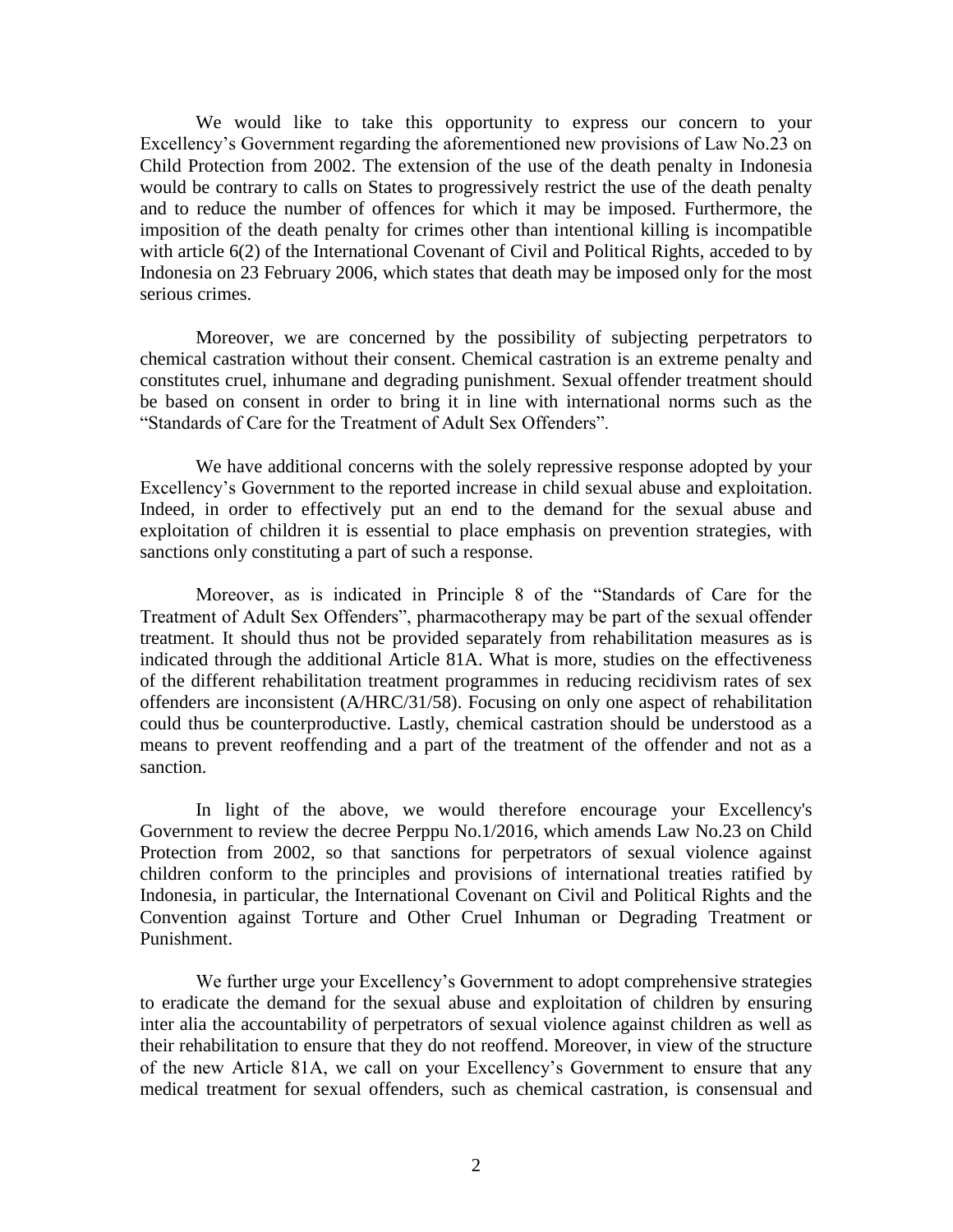only envisaged as a possible part of a wider rehabilitation programme based on evidencebased research.

In connection to the above alleged facts and concerns, please see the **Reference to international law Annex** attached to this letter which cites international human rights instruments and standards relevant to these allegations.

It is our responsibility, under the mandates provided to us by the Human Rights Council, to seek to clarify all cases brought to our attention. We would therefore be grateful for your observations on the following matters:

- 1. Please provide any additional information and/or comment(s) you may have on the above-mentioned allegations.
- 2. Please provide an update on the status of the above-mentioned decree.
- 3. Please provide further information on any measures taken by Your Government to eradicate the sexual abuse and exploitation of children and in particular the demand for such criminal actions.
- 4. Please provide further information on rehabilitation measures for perpetrators of sexual violence against children.

We would appreciate receiving a response within 60 days.

Your Excellency's Government's response will be made available in a report to be presented to the Human Rights Council for its consideration.

Please accept, Excellency, the assurances of our highest consideration.

Christof Heyns Special Rapporteur on extrajudicial, summary or arbitrary executions

Maud de Boer-Buquicchio Special Rapporteur on the sale of children, child prostitution and child pornography

Juan Ernesto Mendez Special Rapporteur on torture and other cruel, inhuman or degrading treatment or punishment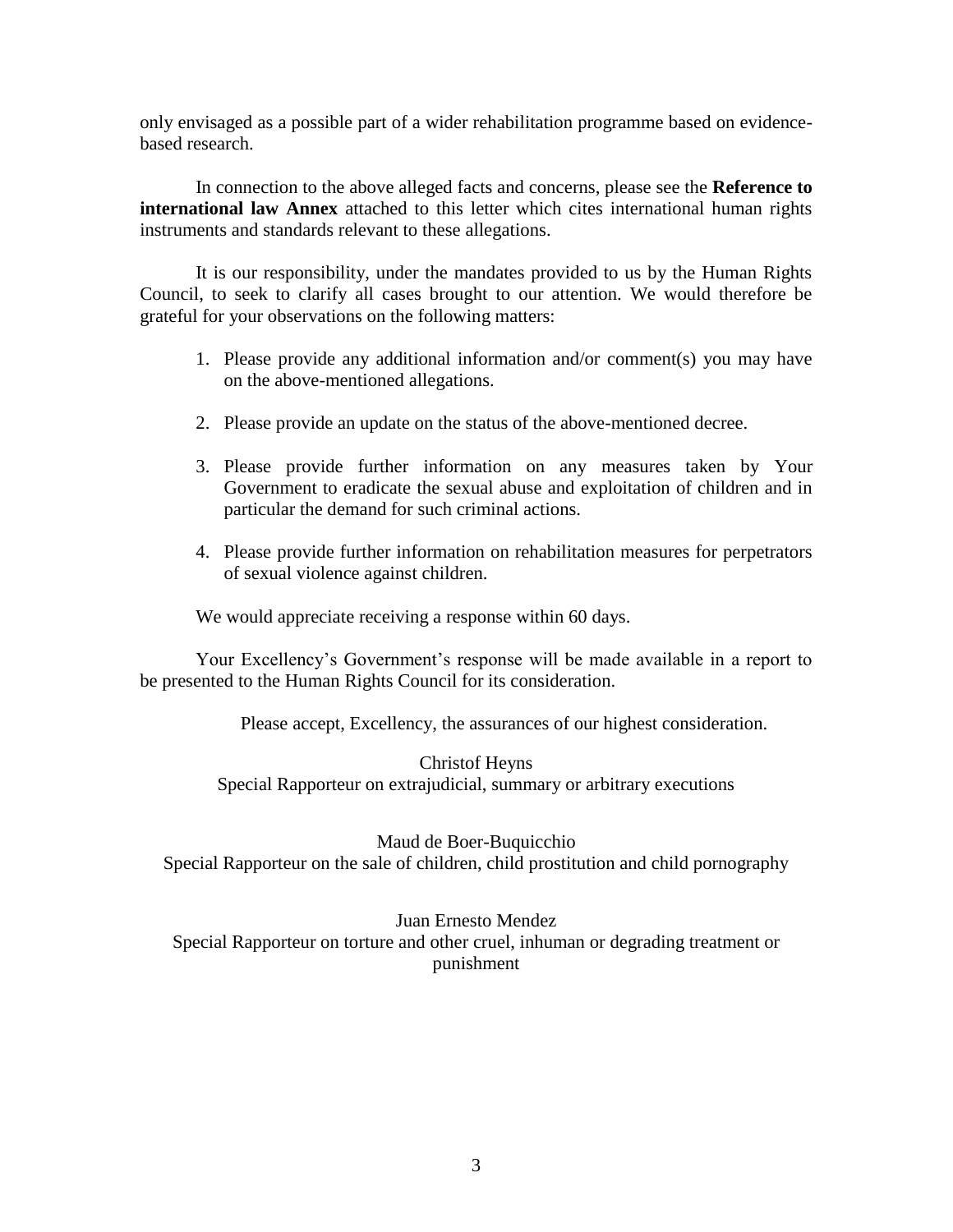## **Annex Reference to international human rights law**

The above-mentioned alleged facts would indicate a prima facie violation of the rights of every individual to life, in accordance with articles 3 of the Universal Declaration of Human Rights (UDHR), and 6 (1) of the International Covenant on Civil and Political Rights (ICCPR) acceded to by Indonesia on 23 February 2006. Although international law does not prohibit the death penalty, it nonetheless provides that it must be regarded as an exception to the fundamental right to life, and must as such be applied in the most restrictive manner. In addition, resolution A/RES/65/206 adopted by the General Assembly, calls on States to progressively restrict the use of the death penalty and to reduce the number of offences for which it may be imposed, as well as to establish a moratorium on executions with a view to abolishing the death penalty.

We would also like to bring to the attention of your Excellency's Government article 6(2) of the ICCPR, which provides that countries which have not abolished the death penalty may only impose it for the most serious crimes. This provision has consistently been interpreted by the Human Rights Committee to mean that the death sentence may only be imposed in respect of intentional killing. The Human Rights Committee also noted that the imposition of the death penalty for crimes that do not result in the loss of life is incompatible with the Covenant (CCPR/C/79/Add.25).

Moreover, we would like to remind your Excellency's Government of the absolute and non-derogable prohibition of torture and other ill-treatment as codified, inter alia, in article 7 of the ICCPR, and in articles 2 and 16 of the Convention against Torture and other Cruel, Inhuman or Degrading Treatment or Punishment (CAT), which Indonesia ratified on 28 October 1998. In this context, we also wish to draw your Excellency's attention to the report of the Special Rapporteur on torture and other cruel, inhuman and degrading treatment or punishment to the General Assembly (A/67/279), stating that most conditions, under which capital punishment is actually applied, renders the punishment tantamount to torture. Under many other, less severe conditions, it still amounts to cruel, inhuman or degrading treatment.

Following its review of Indonesia, the Human Rights Committee (CCPR/C/IDN/CO/1) also recommended that the "State party should reinstate the de facto moratorium on the death penalty and should consider abolishing the death penalty by ratifying the Second Optional Protocol to the Covenant."

In respect to the treatment of sexual offenders, the application of chemical castration without the consent of the offender constitutes a violation to article 7 of the ICCPR. Moreover, as indicated in the thematic report on the demand for the sexual exploitation of children of the Special Rapporteur on the sale of children, child prostitution and child pornography (A/HRC/31/58, para.72), the Standards of Care for the Treatment of Adult Sex Offenders recall that it is fundamental to ensure that any rehabilitation of offenders is undertaken in accordance with human rights principles. In